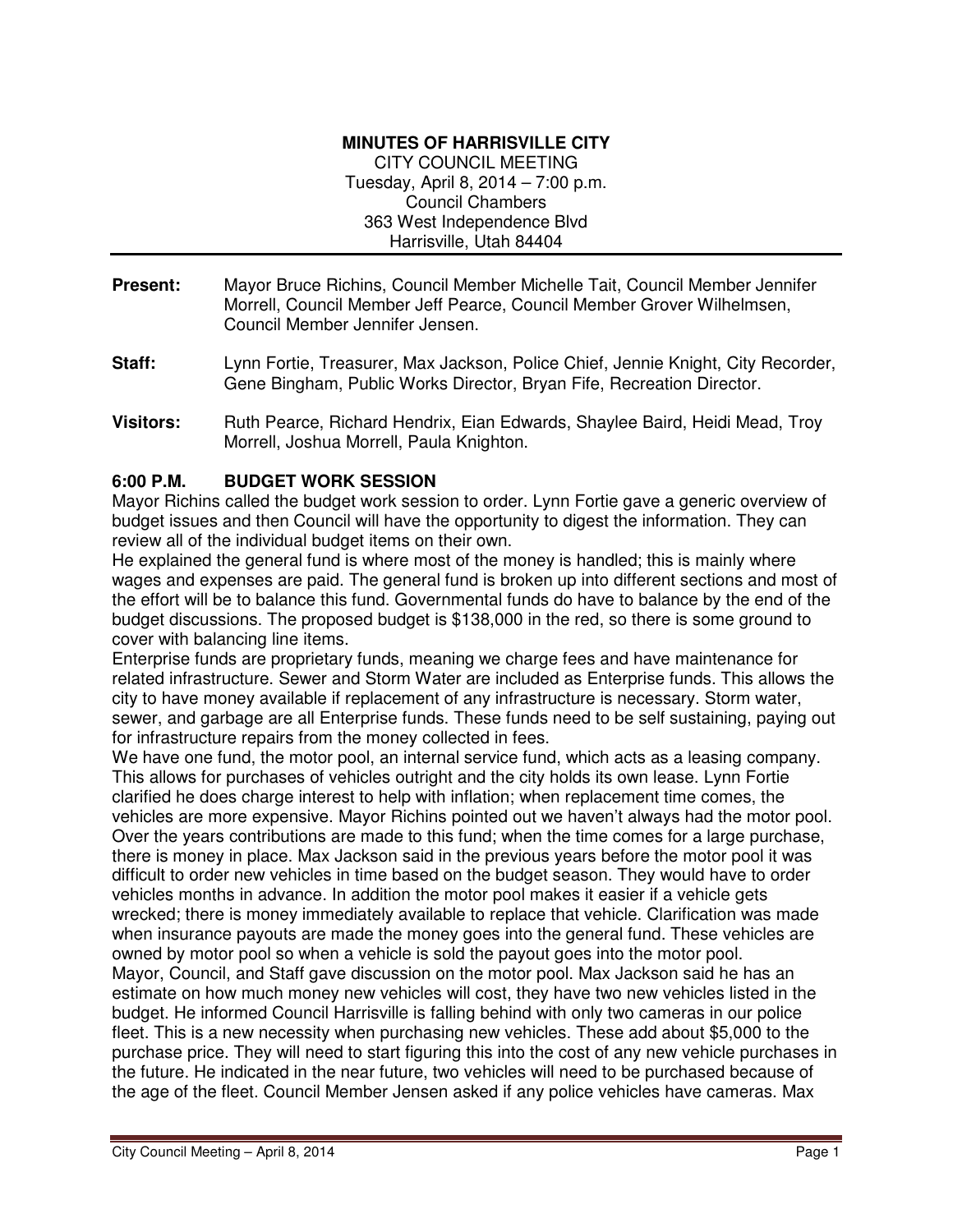Jackson confirmed the two newest vehicles are equipped with cameras. The proposed budget includes two new police vehicles and a new emergency management trailer. Mayor, Council, and Staff gave discussion on the existing commitments in the motor pool. Bill Morris asked Lynn Fortie to workup the spreadsheet with only one police vehicle purchase.

Lynn Fortie defined the budget worksheet, pointing out different columns of the budget. He explained that projection and estimation are used to determine the amounts of the next budget year. He also explained the state requirements regarding the adoption of the tentative budget during the first meeting in May and the final budget by the  $22<sup>nd</sup>$  of June. Changes to the budget after the tentative adoption can be made up until the final adoption in June.

There have been some changes added to this proposed budget. This budget worksheet currently shows the budget in the red, so the focus will be going the other direction.

Lynn Fortie included the new retirement, medical insurance, and dental insurance rates in this proposed budget. The retirement rates are already determined and because we participate there cannot be any change made to this contribution. Medical insurance increased by 10% and dental insurance increased by 8%. The city pays 90% of this amount for employees. Sometimes these amounts are not available this early, but since they are, he included them. Council Member Morrell asked if the dental and medical is provided through the trust. Lynn Fortie confirmed this is the case. Max Jackson informed Council a few years ago the employees filled out the questionnaires and there were not any better deals. Bill Morris pointed out most of this increase is related to the Affordable Care Act requirements. He informed Council of the options available to determine the most affordable health and dental insurance rates. Mayor, Council, and staff gave discussion on benefits, the time frame for soliciting bids and whether there is enough time left to accomplish this process.

Lynn Fortie discussed the General Sales and Use Tax and how the majority of things are funded through sales tax. This did increase and the city is tracking pretty well this year, up about \$30,000. He informed Council of the distribution of property tax funds based on the recent increase.

Licenses and permit revenue was discussed. Bill Morris mentioned this is a hard area to predict. Permits are up this year and suggested increasing the proposed revenue to reflect this trend. Gene Bingham said there have been approximately 44 permits issued within the last year. Mayor, Council, and staff discussed the upcoming developments in the city. Park development is tied to building permits and some of the money collected on building permits can only be spent on certain items.

Fines and forfeitures are tracking somewhat lower. If this continues at this rate, the revenue will be down in this area. Max Jackson explained there is an 85% surcharge on moving violations sent to the state. Non-moving violations are the only fines and forfeitures where most of the money is collected by the city. He said the state keeps encroaching on the city's portion of fines and forfeitures. He also mentioned retail thefts can impact the revenue from fines and forfeitures. This is influenced by the loss prevention teams at Walmart. From time to time they get more stringent on their policy, and sometimes they get more aggressive loss prevention teams. Back a few years ago we were collecting fines from a very active loss prevention team. Lynn Fortie explained the RAMP grant is based on population. Bill Morris informed Council the city received about \$45,000 in a CDBG grant. He said the city will have to match about \$4,000 for this grant. The use of reserve funds were explained. This reflects in the budget where money is pulled from Class C road funds and reflected in the Public Works budget. This is the same with Park Development funds.

Lynn Fortie identified a small decrease in the Heritage Days budget based on what the city has decided in recent years.

Lynn Fortie informed Council of the budgets that are remaining the same for the most part; Mayor and Council budget and the Justice Court budget. He also pointed out the Nondepartmental fund is where items that cannot otherwise be defined are located.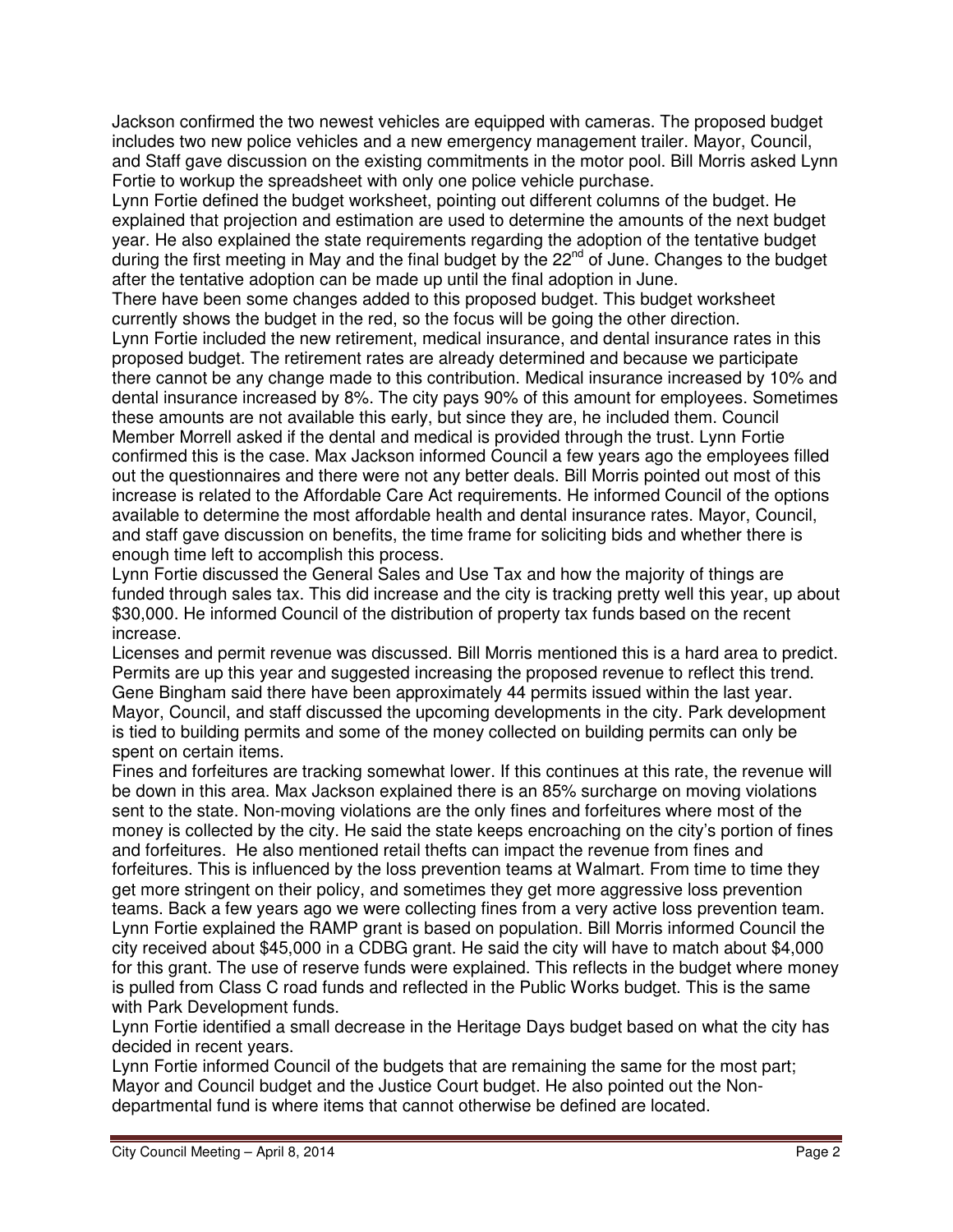The police department budget has the largest increase. This is in part because an officer is scheduled to retire during the next fiscal year. Mayor, Council, and Staff gave discussion on the effects of retirement and cashing out benefits for those retiring. Lynn Fortie indicated this has been included in the proposed budget.

Gene Bingham said he will look through the budget in entirety based on the overage looking for ways to reduce.

Lynn Fortie explained budget items such as the fire department, where the city collects on behalf of North View and then in turn passes that money through to them.

Gene Bingham explained the public works budget increase. He pointed out the Class C road funds are reflected in this proposed budget. He mentioned holding off of these projects can often cost more with staging costs and they are better able to keep costs down by consolidating projects. He clarified these are not general fund monies; they must be spent on specific items. These funds can also be carried over from year to year. He also has some equipment added to this proposed budget. There is a trade in program involved and the surplus equipment will provide about \$40,000 revenue.

Gene Bingham said with Bryan Fife moving over to Parks and Recreation full time, there will be a need for another full time public works employee. He admitted they have been getting by but will have to address this need with the new developments that will be coming in. He gave a brief review of the history of public works employees and the seasonal part time employees, recognizing this will have to be addressed in the future. He indicated they could get by for another year with increased seasonal help. Council Member Jensen asked if Bryan will still move over full time to Parks and Recreation. Gene Bingham said yes, they will ramp up with the seasonal help. The Parks and Recreation budget increased slightly with wages and youth volleyball was added as a new item.

Max Jackson pointed out that there will be a need to separate the police and court duties of the current full time police secretary. There has been past discussion about consolidating the Justice Courts and that would obviously have some bearing on the current situation, if that happens.

Gene Bingham pointed out after glancing over the budget, some of the needs may be met through Capital Project funds. He explained anything that is a one-time project, can qualify to be taken from this fund. Mayor, Council, and Staff gave discussion on the proposed improvements and whether they qualify for the Capital Projects fund. Gene Bingham said there will not be perpetual funds for these improvements. Bryan Fife asked for clarification on the RAMP grant. Bill Morris said this is only listed under Non-departmental expenses. This money is spent first and then the city is reimbursed.

Capital Projects Fund is another fund where money is held. Lynn Fortie reminded Council state law changed allowing for cities to include 25% in the rainy day fund rather than the previous 18% and this is reflected in the proposed budget. He explained how the line items reflect against each other to show a current deficiency of about \$138,000. He will make a few changes based on this discussion and encouraged Council to read through the budget at their leisure. Mayor Richins said this is just a brief discussion to show what is going on in the budget. There will be quite a few adjustments. He suggested if Council has any other items, they send them through to Lynn Fortie and include the other Council Members on a courtesy copy so they are also kept aware.

Mayor Richins motioned to adjourn the budget work session at 6:57pm.

# **7:00 P.M. CITY COUNCIL MEETING**

## **1. Oath Of Office Administered.**

Bill Morris administered the oath of office for Jennifer Morrell.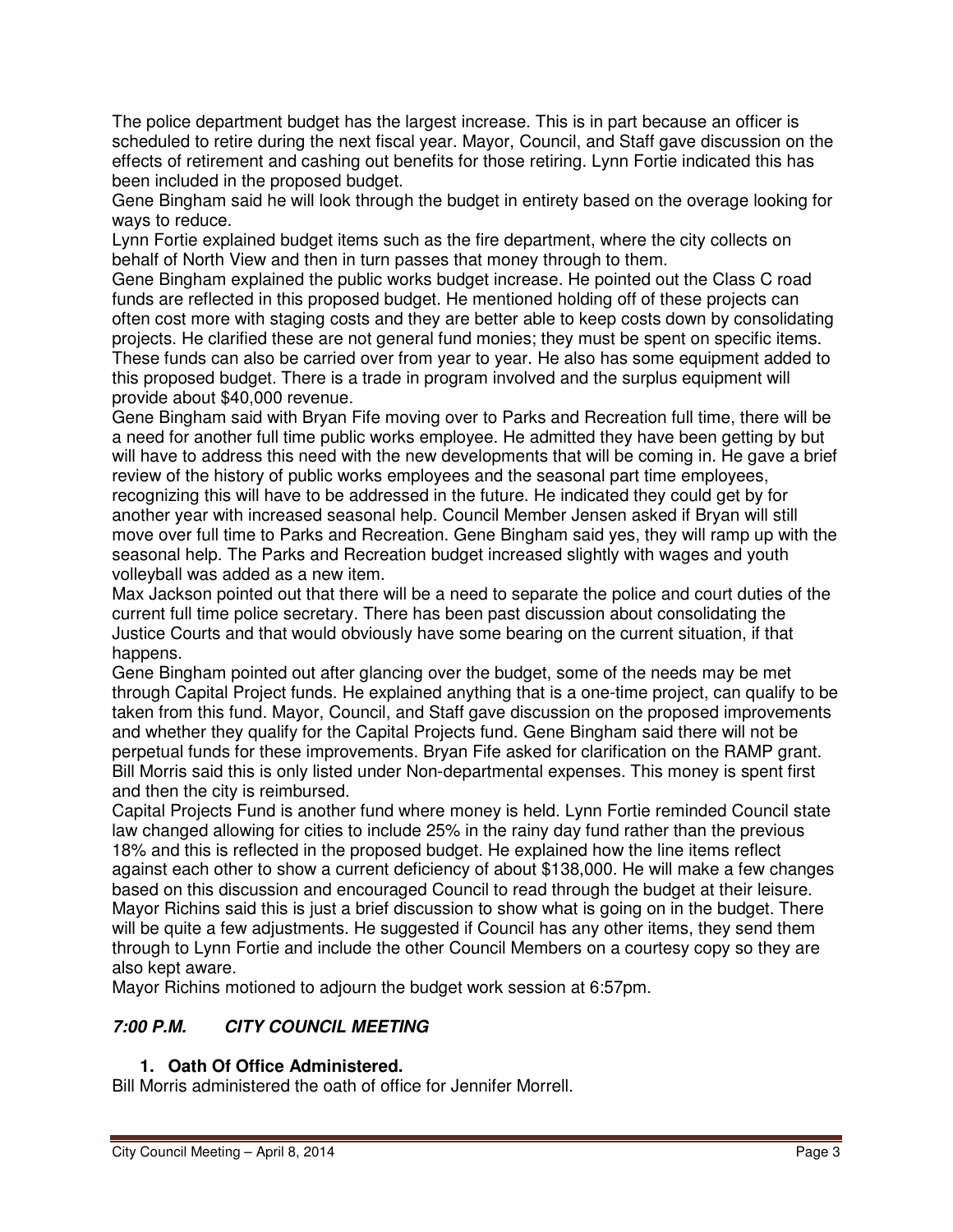### **2. Call to Order.**

Mayor Richins called the meeting to order and welcomed all visitors.

### **3. Opening Ceremony.**

Council Member Wilhelmsen led the pledge of allegiance and conducted the opening ceremony.

### **4. Consent Items.**

**a.** Approve the minutes of March 11, 2014 as presented.

#### **MOTION: Council Member Tait motioned to approve the minutes of March 11, 2014 as presented. Council Member Pearce seconded the motion. All Council Members voted aye. Motion passed.**

### **5. Business Items.**

**a.** Discussion/possible action to approve 2014 Street Maintenance Projects. Gene Bingham informed Council these projects will be funded through the Class C funds. This is routine seal coat maintenance. When there are no high cost projects, it shows the city is in good shape. He presented a map showing the areas throughout the city that will be affected. In addition to keeping the roads in good condition the seal coat keeps water out of the roads. His hope is the projects will be completed by the  $1<sup>st</sup>$  of July. He is submitting for Council's approval on these projects, recommending awards for the projects in line with the city engineer's letter. Council Member Pearce asked for clarification on Advanced Paving and Aspen Paving. Gene Bingham explained that one of the partners of Advanced Paving broke off to begin a new business named Aspen Paving. Council Member Pearce expressed concern for the road conditions on 100 E. and 1150 N. Gene Bingham said 1150 N. is scheduled for an overlay next year. He said they prefer to wait as long as possible; without risking waiting too long and having more expensive repairs in the end. Council Member Morrell asked if they are doing slurry seal between the railroad tracks. Gene Bingham confirmed the railroad ties rotted and had to be replaced. The city had to repave this area once the tracks were replaced. The repaved area will now need to be sealed. He informed Council he previously made arrangements with Union Pacific to have them help conduct the necessary road closures.

**MOTION: Council Member Tait motioned to approve 2014 Street Maintenance Project subject to the memorandum from the city engineer's office dated March 26, 2014 which is Schedule "A" awarded to Intermountain Slurry Seal for contract amount of \$72,809.35 and Schedule "B" awarded to Advanced Paving & Construction for contract amount of \$36,238.56. Council Member Morrell seconded the motion. A Roll Call vote was taken.** 

| <b>Council Member Morrell</b>    | Yes |
|----------------------------------|-----|
| <b>Council Member Jensen</b>     | Yes |
| <b>Council Member Pearce</b>     | Yes |
| <b>Council Member Tait</b>       | Yes |
| <b>Council Member Wilhelmsen</b> | Yes |

#### **Motion passed 5-0.**

**b.** PUBLIC HEARING – Notice is hereby given that Harrisville City intends to adopt the proposed Park Impact Fee Facilities Plan, Park Impact Fee Analysis, and Park Impact Fee Enactment adopting revised park Impact Fees for development activities within Harrisville City, Utah.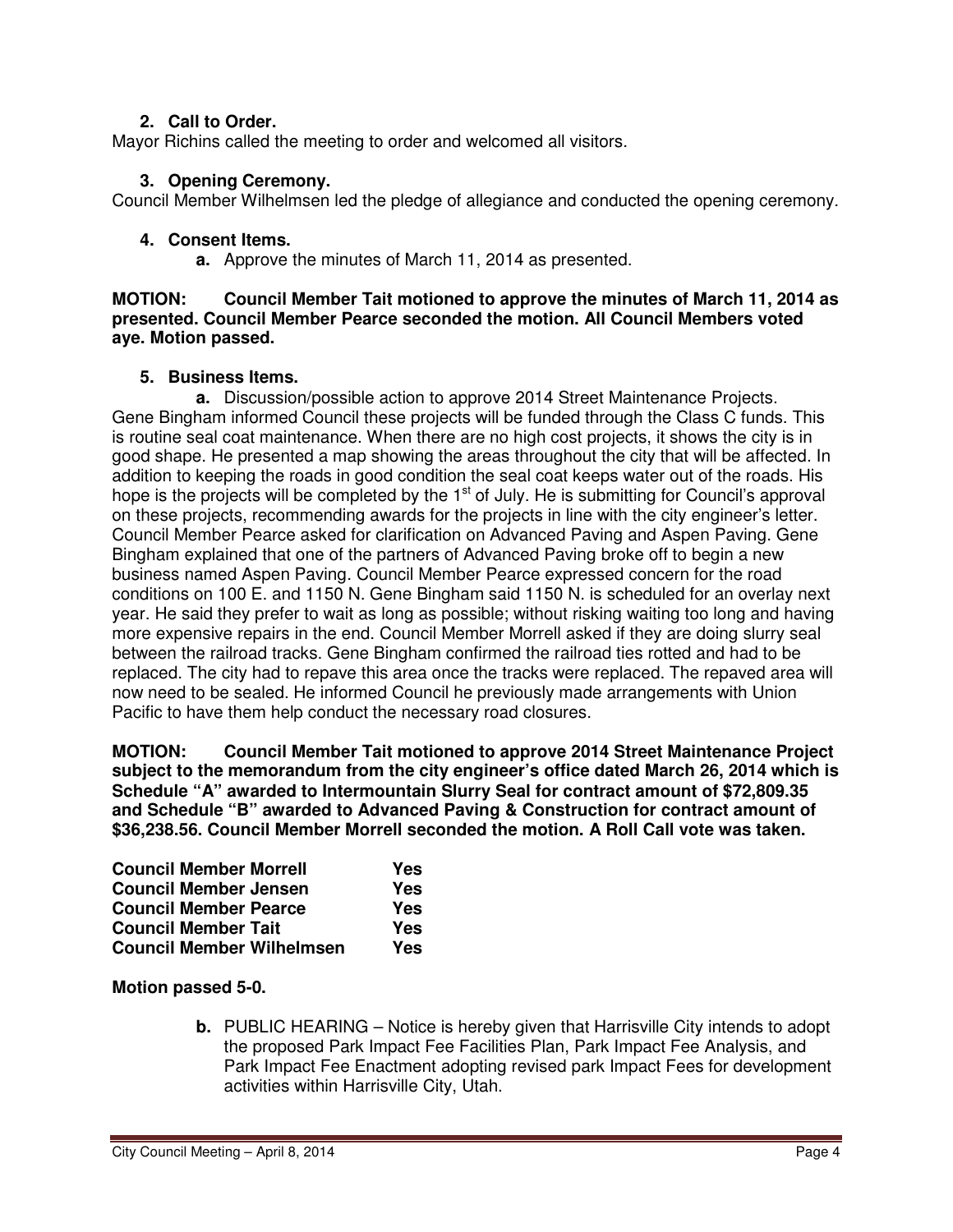Bill Morris explained with the City's intent to update the Impact Facilities Plan, the City Engineer is identifying the needs to address future growth. Zion's Bank is then involved to help conduct a study to determine the amount that may be adopted as the impact fee. The public hearing is the time for the public to give their comments so Council can integrate this into our plan.

#### **MOTION: Council Member Pearce motioned to open public hearing on the intent to adopt the proposed Park Impact Fee Facilities Plan, Park Impact Fee Analysis, and Park Impact Fee Enactment adopting revised park Impact Fees for development activities within Harrisville City, Utah. Council Member Wilhelmsen seconded the motion. All Council Members voted aye. Motion passed.**

Richard Hendrix, 2220 N. 750 W., suggested Council consider replacing some of the playground equipment in this future plan; updating or adding to the current equipment. He also suggested adding workout stations along both of the walking tracks.

### **MOTION: Council Member Morrell motioned to close the public hearing. Council Member Tait seconded the motion. All Council Members voted aye. Motion passed.**

Bill Morris said staff will get working on this plan and bring it back before Council.

**c.** National Service Recognition Proclamation

Mayor Richins gave a brief history of how he was approached by Jeanie Hall who is on the board to recognize service throughout Utah. She alerted the Mayor that someone has given many hours of service at Majestic Elementary and would like to recognize and present a certificate of appreciation to her in front of the school. She is actually a Pleasant View resident but the service she has rendered is in Harrisville. Mayor and Council agreed to publish this and show the importance of service.

**d.** Arbor Day Proclamation 2014

Mayor Richins said in conjunction with Arbor Day we will be promoting the day of service on April 26, 2014, with the installation of the disc golf course at the Main Park. The day of service was advertised in the city newsletter and he hopes for a lot of public help.

# **6. Public Comments - (3 minute maximum)**

Ruth Pearce, 295 E. 1150 N., said thank you for adding the Great Shake Out in the newsletter. She again informed Council she has collected some prizes and encouraged Council to participate.

Council Member Pearce pointed out this event is open to everyone not just residents.

# **7. Mayor/Council Follow-Up.**

Mayor Richins reminded Council that he, Council Member Tait, and Council Member Morrell will be attending the league conference in St. George for the remainder of the week.

Bill Morris said he will be making a presentation on ordinances and resolutions at the league training as well.

Council Member Tait said the Easter egg hunt is coming up on April 19<sup>th</sup>. She will be getting together with the Youth City Council to put things together. Mayor Richins pointed out this was advertised in the newsletter. He also informed Council a resident donated two rabbits for showing and petting at the event. Mayor and Council gave discussion about purchasing a rabbit costume for the Easter egg hunt.

.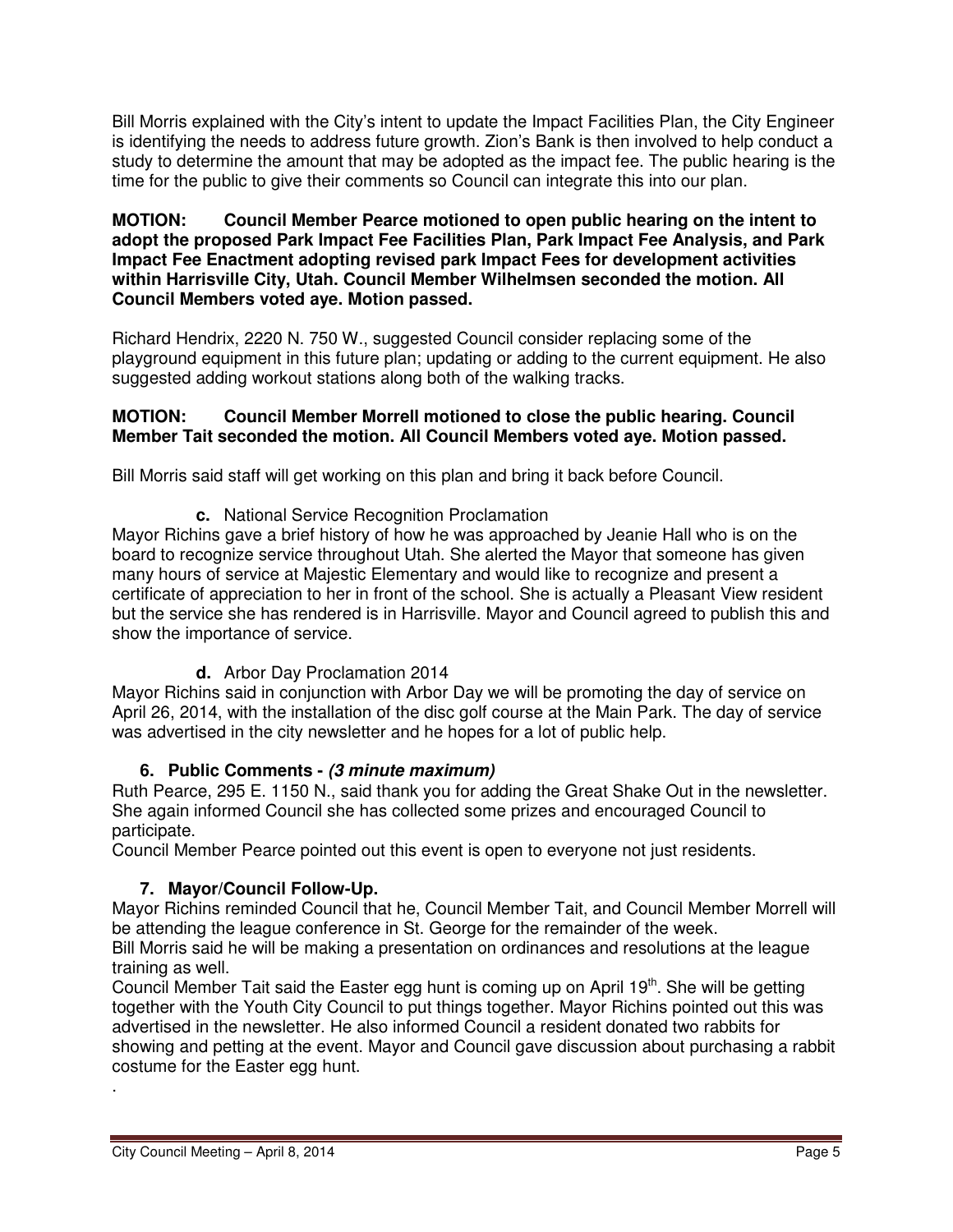### **8. Adjourn.**

Mayor Richins motioned to adjourn the regularly scheduled council meeting at 7:23pm.

### **9. Heritage Days Work Session.**

Mayor Richins called the work session to order and turned the time over to Council Member Morrell. Council Member Morrell said she had a few items for discussion. She understood there has been discussion about bringing back Harrisville's Got Talent. Council Member Wilhelmsen said he received recommendation to split this into age groups. Council Member Jensen concurred suggesting 13-years-old and under and 13+ categories. She also suggested moving the parade to the morning. Mayor and Council gave discussion about bringing the breakfast back. They discussed how the city was previously subsidizing the breakfast, and decided to ask a local church group if they are interested in running the breakfast. Council Member Morrell asked Jennie Knight to check with the local church group to see if they are interested. Council Member Morrell asked for input about the midnight run. Mayor and Council agreed they received positive feedback from the midnight run. Council Member Wilhelmsen asked about the golf tournament. Council Member Jensen suggested having a three on three soccer tournament. Her son participates in these and typically competition teams sponsor these events and they pay for themselves. Council Member Morrell said she received feedback from one of her interns suggesting a ring of fire competition with the disc golf course practice hole. This is played by eliminating players until final two remain. This would also utilize existing equipment. Council Member Wilhelmsen suggested having a Frisbee golf tournament for Heritage Days. Council Member Tait wondered if the owner of Ridgeline Designs would be willing to run this event.

Mayor and Council gave discussion on where to place activities. Council Member Jensen asked which part of the celebration brings the most profit. Mayor and Council agreed the vendor booths usually bring in the most profit. They gave discussion about the car show and why historically this costs too much money in prizes and also conflicts with surrounding city celebrations. Council Member Jensen suggested bringing back the fun activities. Council Member Tait commented on the success of the Home Depot kids activities.

Council Member Jensen said the recreation booth was successful last year, they held a baseball contest, and gave away gift cards for prizes. Council Member Morrell asked if we have approached the school student bodies about participating. Mayor and Council agreed typically Heritage Days is held too late in the season; the kids are in the middle of summer break, making it difficult to coordinate. Council Member Morrell said she works with nonprofit organizations and wondered if some like the nature center may have interest. Mayor and Council discussed how Weber County animal shelter has come in the past. Council Member Tait said the volunteer Barbara Barnes was extremely helpful with last year's kid's games. Council Member Wilhelmsen pointed out there is quite a cost for Harrisville's Got Talent. There have been donations but it does cost money to hold this event. Council Member Jensen asked if there is sponsorship available for this event. Council Member Wilhelmsen said the Piano Gallery donated the piano for the event but the city paid the movers.

Ruth Pearce suggested having contests like the county fair where groups such as 4H and others display arts and crafts competing for best of show or having a Dutch oven cooking contest. Council Member Jensen agreed show casing resident's talents was a good suggestion. Mayor and Council gave discussion on the possibility of having a chalk art contest and where it would be held. They discussed traffic control issues during the celebration and specifically for the parade. Council Member Pearce suggested using the CERT volunteers to aid with traffic control.

Mayor Richins said he has a volunteer willing to run the Little Miss contest, if Council wants to bring back this item. Mayor and Council gave discussion regarding the return of Little Miss as there was some apprehension with some members.